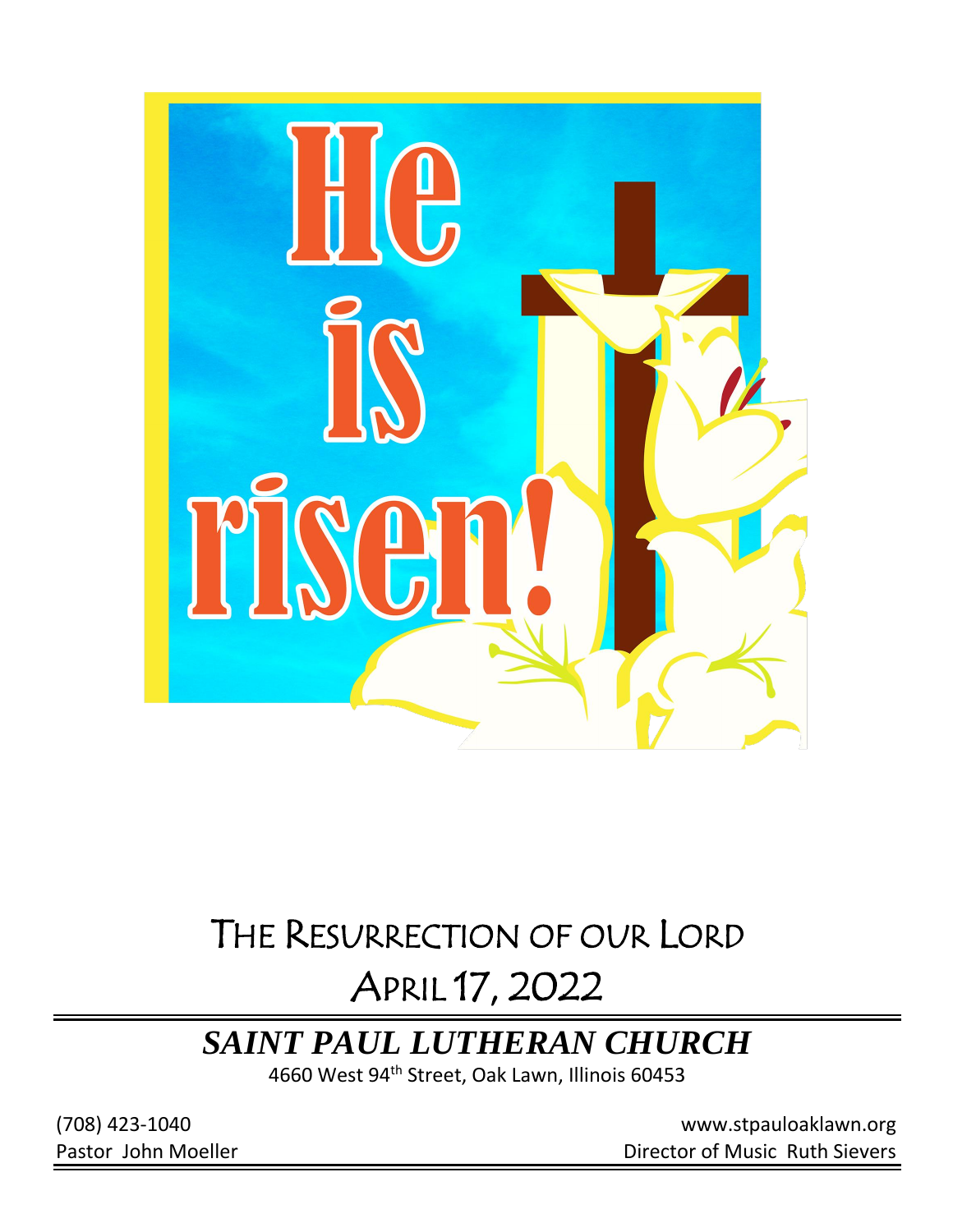## **As We Gather**

"He is risen!"—the Church shouts with confidence—"He is risen indeed!" The high point of our Christian life is celebrated this morning as we gather to rejoice in the resurrection of our Lord, Jesus Christ. As today's Gospel will show us, confusion and fear give way to confident faith when the women who went to the tomb realize Jesus is alive and then share this good news with the other disciples. Through those disciples, this message has reached us also! Just as God had promised through His prophets of old, the Lord Himself will restore creation and bring harmony to all life—beginning with Jesus' resurrection and continuing until the Last Day, when Jesus returns in glory, destroys death itself, and raises us up to new lives in His eternal kingdom. With confidence in God's promises, we say: "I know that my Redeemer lives!" What comfort this sweet sentence gives!

| Prelude                                                                                                                                                                                         | "I Know That My Redeemer Lives" |   |                                                                                                                                                                                                                                                                                          | R. Wienhorst        |
|-------------------------------------------------------------------------------------------------------------------------------------------------------------------------------------------------|---------------------------------|---|------------------------------------------------------------------------------------------------------------------------------------------------------------------------------------------------------------------------------------------------------------------------------------------|---------------------|
| <b>Processional Hymn</b><br>Jesus Christ is ris'n today, Alleluia!<br>1<br>Our triumphant holy day, Alleluia!<br>Who did once upon the cross, Alleluia!<br>Suffer to redeem our loss. Alleluia! | "Jesus Christ Is Risen Today"   | 3 | But the pains which He endured, Alleluia!<br>Our salvation have procured; Alleluia!<br>Now above the sky He's king, Alleluia!<br>Where the angels ever sing. Alleluia!                                                                                                                   | #457                |
| Hymns of praise then let us sing, Alleluia!<br>2<br>Unto Christ, our heav'nly king, Alleluia!<br>Who endured the cross and grave, Alleluia!<br>Sinners to redeem and save. Alleluia!            | $\triangle$ 4                   |   | Sing we to our God above, Alleluia!<br>Praise eternal as His love; Alleluia!<br>Praise Him, all ye heav'nly host, Alleluia!<br>Father, Son, and Holy Ghost. Alleluia!<br>Text: tr. Lyra Davidica, 1708, London, alt.; (sts. 1-3): Latin,<br>14th cent.; (st. 4): Charles Wesley, 1707-88 | Text: Public domain |

## **Invocation**

- **P** In the name of the Father and of the  $\pm$  Son and of the Holy Spirit.
- C **Amen.**
- $\left| \mathbf{P} \right|$  Alleluia! Christ is risen!
- C **He is risen indeed! Alleluia!**

**Confession and Absolution** *1 Corinthians 15:22; Romans 6:11*

- $\mathbf{P}$  For as in Adam all die, so also in Christ shall all be made alive.
- C **So you also must consider yourselves dead to sin and alive to God in Christ Jesus.**

*We pause to remember our sins and our Savior who died and rose again for them…*

- $\mathbf{P}$  Let us confess our sins to God our Father.
- C **Heavenly Father, You have created each of us to live life with You and in Your image. Yet our sin destroys that life and brings death into our world. Forgive us, Father, for our sins against You in the things that we think, the words that we speak, and the ways that we act. Forgive us for failing to live our lives as You designed them and for failing to share Your life with others. Breathe into us Your life-giving Spirit so that we turn from our sin and receive the fresh start of a forgiven life. For the sake of Your Son, Jesus Christ, who lived, died, and rose from the grave for us, call us back from the death of sin to live for Your glory all our days. Amen.**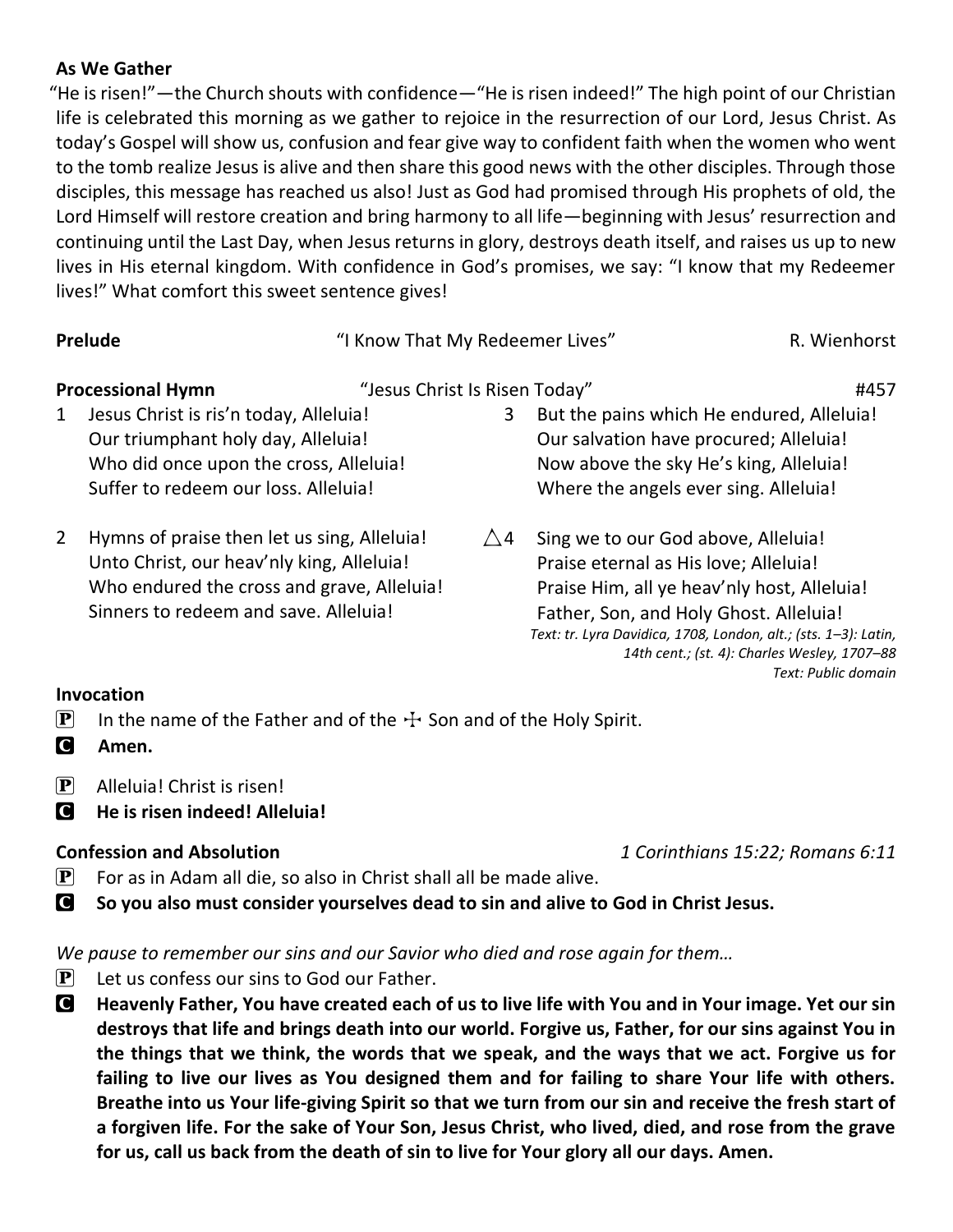- $\mathbf{P}$  Our merciful God is the author and giver of life! He hears your prayers and forgives the sins of all who repent. Through Jesus, He takes your death upon Himself at the cross and, by His resurrection, gives you the free gift of life everlasting. Therefore, as a called and ordained servant of Christ and by His authority, I forgive you all your sins in the name of the Father and of the  $\pm$ Son and of the Holy Spirit.
- C **Amen.**
- $\left| \mathbf{P} \right|$  Alleluia! Christ is risen!
- C **He is risen indeed! Alleluia!**

 $H$  WORD  $H$ 

**Introit** *Exodus 15:2a, 6, 13, 17-18; antiphon: 1b*

- $\left| \mathbf{P} \right|$  I will sing to the LORD, for he has triumphed gloriously;
- C **the horse and his rider he has thrown into the sea.**
- $\overline{P}$  The LORD is my strength and my song,
- C **and he has become my salvation.**
- $\left| \mathbf{P} \right|$  Your right hand, O LORD, glorious in power,
- C **your right hand, O LORD, shatters the enemy.**
- $\left| \mathbf{P} \right|$  You have led in your steadfast love the people whom you have redeemed;
- C **you have guided them by your strength to your holy abode.**
- $\left| \mathbf{P} \right|$  You will bring them in and plant them on your own mountain,
- C **the place, O LORD, which you have made for your dwelling,**
- $\left[ \mathbf{P} \right]$  the sanctuary, O Lord, which your hands have established.
- C **The LORD will reign forever and ever.**
- $\left| \mathbf{P} \right|$  Glory be to the Father and to the Son and to the Holy Spirit;
- C **as it was in the beginning, is now, and will be forever. Amen. I will sing to the LORD, for he has triumphed gloriously; the horse and his rider he has thrown into the sea.**

# **Prayer of the Day**

- $\mathbf{P}$  The Lord be with you.
- C **And also with you.**
- $\mathbf{P}$  Let us pray. Heavenly Father, through Your only-begotten Son, Jesus Christ, You have overcome death and opened the gate of everlasting life to us.
- C **Grant that we, who by faith know that our risen Savior is with us now, may be raised from the death of sin by Your life-giving Spirit;**
- $\left[\mathbf{P}\right]$  through Jesus Christ, our Lord, who lives and reigns with You and the Holy Spirit, one God, now and forever.
- C **Amen.**

**Old Testament Reading**  $\qquad \qquad \text{+}$  New Heavens and a New Earth  $\qquadcdot \qquad$  *Isaiah 65:17-25* <sup>17</sup>"Behold, I create new heavens and a new earth, and the former things shall not be remembered or come into mind. <sup>18</sup>But be glad and rejoice forever in that which I create; for behold, I create Jerusalem to be a joy, and her people to be a gladness.  $^{19}$ I will rejoice in Jerusalem and be glad in my people; no more shall be heard in it the sound of weeping and the cry of distress.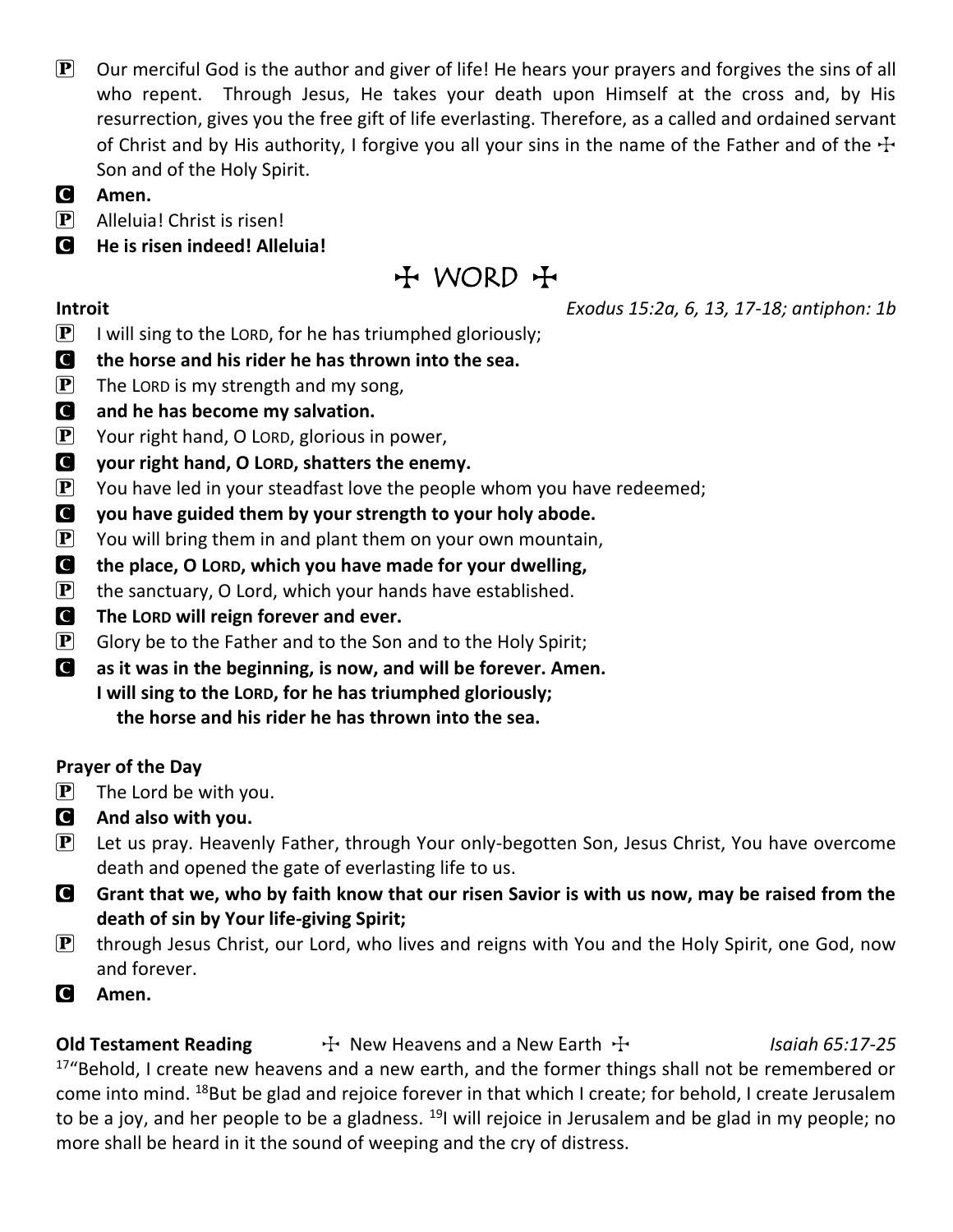<sup>20</sup>No more shall there be in it an infant who lives but a few days, or an old man who does not fill out his days, for the young man shall die a hundred years old, and the sinner a hundred years old shall be accursed. <sup>21</sup>They shall build houses and inhabit them; they shall plant vineyards and eat their fruit. <sup>22</sup>They shall not build and another inhabit; they shall not plant and another eat; for like the days of a tree shall the days of my people be, and my chosen shall long enjoy the work of their hands. <sup>23</sup>They shall not labor in vain or bear children for calamity, for they shall be the offspring of the blessed of the LORD, and their descendants with them. <sup>24</sup>Before they call I will answer; while they are yet speaking I will hear. <sup>25</sup>The wolf and the lamb shall graze together; the lion shall eat straw like the ox, and dust shall be the serpent's food. They shall not hurt or destroy in all my holy mountain," says the LORD.

 $\[\mathbf{\overline{L}}\]$  This is the Word of the Lord.

# C **Thanks be to God.**

Epistle **The Resurrection of the Dead + 1 Corinthians 15:19-26** <sup>19</sup>If in this life only we have hoped in Christ, we are of all people most to be pitied.  $20$ But in fact Christ has been raised from the dead, the firstfruits of those who have fallen asleep.  $^{21}$ For as by a man came death, by a man has come also the resurrection of the dead.  $^{22}$  For as in Adam all die, so also in Christ shall all be made alive. <sup>23</sup>But each in his own order: Christ the firstfruits, then at his coming those who belong to Christ. <sup>24</sup>Then comes the end, when he delivers the kingdom to God the Father after destroying every rule and every authority and power. <sup>25</sup> For he must reign until he has put all his enemies under his feet. <sup>26</sup>The last enemy to be destroyed is death.

- $\Box$  This is the Word of the Lord.
- C **Thanks be to God.**

| <b>Adult Choir Anthem</b> | "Let All the World Be Glad and Sing" | N. Sleeth |
|---------------------------|--------------------------------------|-----------|
|                           |                                      |           |

Holy Gospel **The Resurrection Transference Extending Luke 24:1-12** 

 $\mathbf{P}$  The Holy Gospel according to St. Luke, the twenty-fourth chapter.

# **G** Glory to You, O Lord.

 $1$ On the first day of the week, at early dawn, they went to the tomb, taking the spices they had prepared. <sup>2</sup>And they found the stone rolled away from the tomb,  $3$  but when they went in they did not find the body of the Lord Jesus. <sup>4</sup>While they were perplexed about this, behold, two men stood by them in dazzling apparel. <sup>5</sup>And as they were frightened and bowed their faces to the ground, the men said to them, "Why do you seek the living among the dead? <sup>6</sup>He is not here, but has risen. Remember how he told you, while he was still in Galilee, <sup>7</sup>that the Son of Man must be delivered into the hands of sinful men and be crucified and on the third day rise." <sup>8</sup>And they remembered his words, <sup>9</sup>and returning from the tomb they told all these things to the eleven and to all the rest.  $10N$ ow it was Mary Magdalene and Joanna and Mary the mother of James and the other women with them who told these things to the apostles,  $^{11}$ but these words seemed to them an idle tale, and they did not believe them.  $^{12}$ But Peter rose and ran to the tomb; stooping and looking in, he saw the linen cloths by themselves; and he went home marveling at what had happened.

- $\left| \mathbf{P} \right|$  This is the Gospel of the Lord.
- C **Praise to You, O Christ.**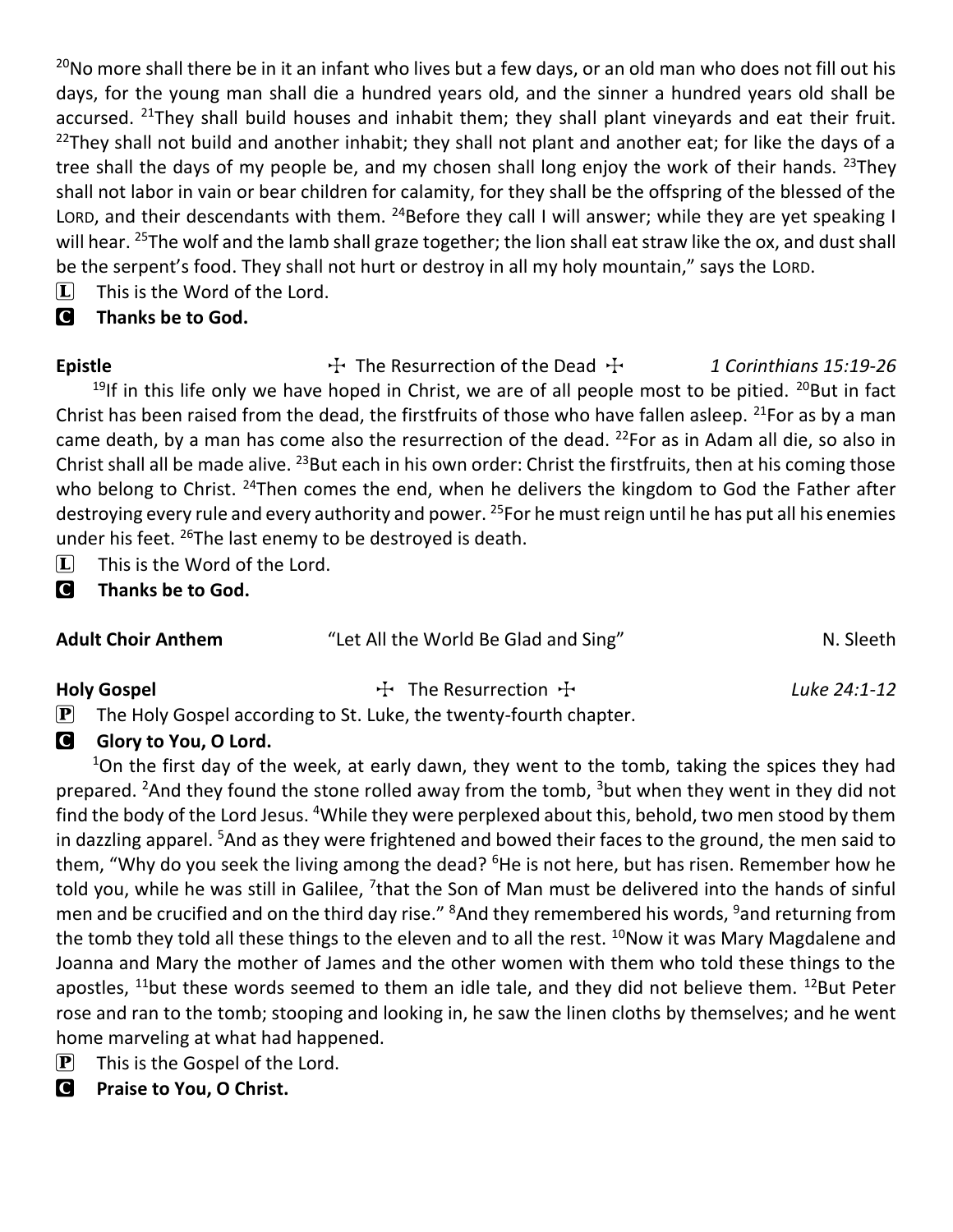# TConfession of Faith T *Nicene Creed*

| I believe in one God,<br>the Father Almighty,<br>maker of heaven and earth<br>and of all things visible and invisible.<br>And in one Lord Jesus Christ,<br>the only-begotten Son of God,<br>begotten of His Father before all worlds,<br>God of God, Light of Light,<br>very God of very God,<br>begotten, not made,<br>being of one substance with the Father,<br>by whom all things were made;<br>who for us men and for our salvation came<br>down from heaven<br>and was incarnate by the Holy Spirit of the<br>virgin Mary<br>and was made man;<br>and was crucified also for us under Pontius<br>Pilate. He suffered and was buried. | And the third day He rose again according<br>to the Scriptures<br>and ascended into heaven<br>and sits at the right hand of the Father.<br>And He will come again with glory to judge<br>both the living and the dead,<br>whose kingdom will have no end.<br>And I believe in the Holy Spirit,<br>the Lord and giver of life,<br>who proceeds from the Father and the Son,<br>who with the Father and the Son together<br>is worshiped and glorified,<br>who spoke by the prophets.<br>And I believe in one holy Christian and<br>apostolic Church,<br>I acknowledge one Baptism for the<br>remission of sins,<br>and I look for the resurrection of the dead<br>and the life $\pm$ of the world to come. Amen. |  |
|--------------------------------------------------------------------------------------------------------------------------------------------------------------------------------------------------------------------------------------------------------------------------------------------------------------------------------------------------------------------------------------------------------------------------------------------------------------------------------------------------------------------------------------------------------------------------------------------------------------------------------------------|-----------------------------------------------------------------------------------------------------------------------------------------------------------------------------------------------------------------------------------------------------------------------------------------------------------------------------------------------------------------------------------------------------------------------------------------------------------------------------------------------------------------------------------------------------------------------------------------------------------------------------------------------------------------------------------------------------------------|--|
|                                                                                                                                                                                                                                                                                                                                                                                                                                                                                                                                                                                                                                            |                                                                                                                                                                                                                                                                                                                                                                                                                                                                                                                                                                                                                                                                                                                 |  |

| <b>Sermon Hymn</b> | "I Know That My Redeemer Lives" | #461 sts. 1-4, 7-8 |
|--------------------|---------------------------------|--------------------|
|                    | Stanzas $1 \& 2$ – Congregation |                    |
|                    | Stanza 3 – Women & Children     |                    |
|                    | Stanza 4 – Men                  |                    |
|                    | Stanzas 7 & $8$ – Congregation  |                    |

- 1 I know that my Redeemer lives; What comfort this sweet sentence gives! He lives, He lives, who once was dead; He lives, my ever-living head.
- 2 He lives triumphant from the grave; He lives eternally to save; He lives all-glorious in the sky; He lives exalted there on high.
- **3 He lives to bless me with His love; He lives to plead for me above; He lives my hungry soul to feed; He lives to help in time of need.**
- **4 He lives to grant me rich supply; He lives to guide me with His eye; He lives to comfort me when faint; He lives to hear my soul's complaint.**
- 7 He lives and grants me daily breath; He lives, and I shall conquer death; He lives my mansion to prepare; He lives to bring me safely there.
- 8 He lives, all glory to His name! He lives, my Jesus, still the same; Oh, the sweet joy this sentence gives: I know that my Redeemer lives! *Text: Samuel Medley, 1738–99, abr. Text: Public domain*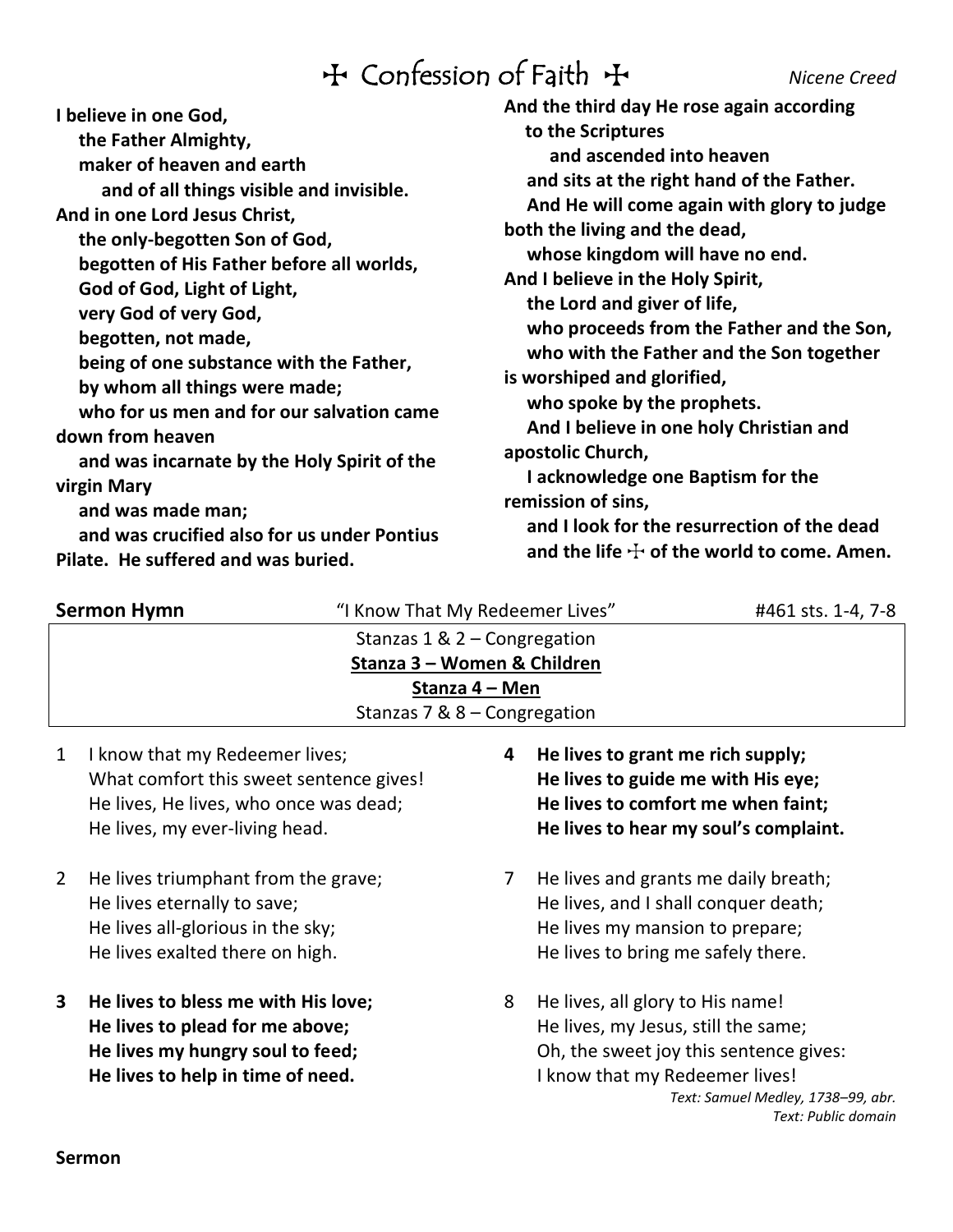## **Prayer of the Church**

**Offering**—*may be left in the offering plates near the doors as you leave. Those worshipping at home may continue to mail or drop off offerings at the church office, and on-line giving is available to everyone on our website at [www.stpauloaklawn.org.](http://www.stpauloaklawn.org/) For information about regular electronic giving, please contact the church office.* 

## **Offertory Meditation**

Adult Choir Anthem **Adult Choir Anthem 1988** This Is the Day" N. Sleeth

# $H$  SERVICE of the SACRAMENT  $H$

### **Preface**

- $\mathbf{P}$  The Lord be with you.
- C **And also with you.**
- $\left| \mathbf{P} \right|$  Lift up your hearts.
- C **We lift them to the Lord.**
- $\left[ \mathbf{P} \right]$  Let us give thanks to the Lord our God.
- C **It is right to give Him thanks and praise.**

# **Proper Preface**

**Words of Our Lord**

## **Proclamation of Christ**

- $\mathbf{P}$  As often as we eat this bread and drink this cup, we proclaim the Lord's death until He comes.
- C **Amen. Come, Lord Jesus.**
- $\mathbf{P}$  O Lord Jesus Christ, only Son of the Father, in giving us Your body and blood to eat and to drink, You lead us to remember and confess Your holy cross and passion, Your blessed death, Your rest in the tomb, Your resurrection from the dead, Your ascension into heaven, and Your coming for the final judgment. So remember us in Your kingdom and teach us to pray:

## **The Lord's Prayer**

C **Our Father, who art in Heaven…**

## **Pax Domini**

- $\left| \mathbf{P} \right|$  The peace of the Lord be with you always.
- C **Amen.**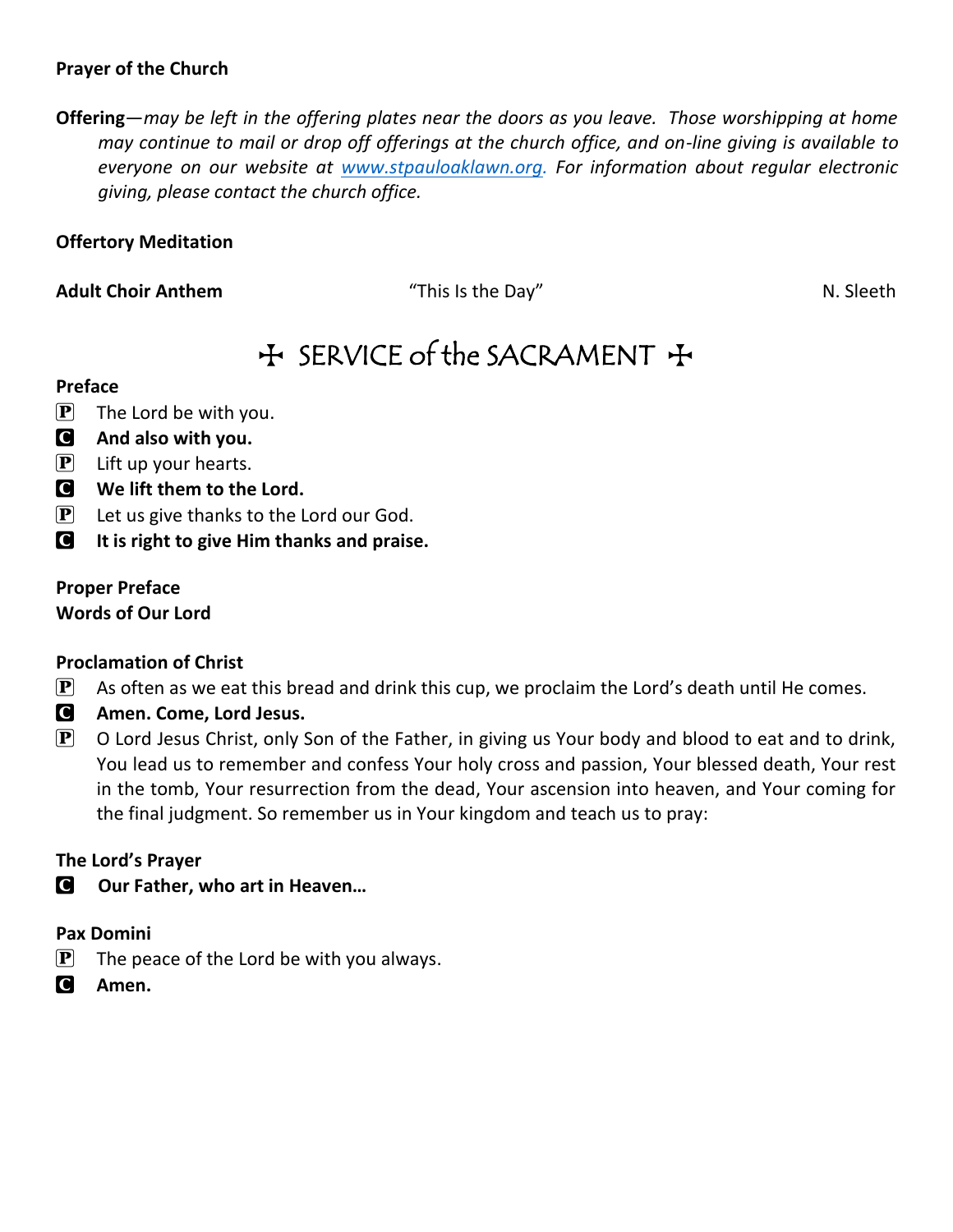# H DISTRIBUTION of the SACRAMENT +

## **Hymn**  $\qquad$   $\qquad$   $\qquad$   $\qquad$   $\qquad$   $\qquad$   $\qquad$   $\qquad$   $\qquad$   $\qquad$   $\qquad$   $\qquad$   $\qquad$   $\qquad$   $\qquad$   $\qquad$   $\qquad$   $\qquad$   $\qquad$   $\qquad$   $\qquad$   $\qquad$   $\qquad$   $\qquad$   $\qquad$   $\qquad$   $\qquad$   $\qquad$   $\qquad$   $\qquad$   $\qquad$   $\qquad$   $\qquad$   $\qquad$   $\qquad$   $\qquad$

- 1 This is the day the Lord has made; He calls the hours His own. Let heav'n rejoice, let earth be glad And praise surround the throne.
- 2 Today He rose and left the dead, And Satan's empire fell; Today the saints His triumphs spread And all His wonders tell.
- 3 Hosanna to the\_anointed King, To David's holy Son! Help us, O Lord; descend and bring Salvation from Your throne.
- 4 Blessèd is He who comes to us With messages of grace; He, in the Lord's name, comes to us To save our fallen race.
- 5 Hosanna in the highest strains The Church on earth can raise. The highest heav'ns, in which He reigns, Shall give Him nobler praise. *Text: Isaac Watts, 1674–1748, alt.*

*Text: Public domain*

### **Hymn**  $\qquad$   $\qquad$   $\qquad$   $\qquad$   $\qquad$   $\qquad$   $\qquad$   $\qquad$   $\qquad$   $\qquad$   $\qquad$   $\qquad$   $\qquad$   $\qquad$   $\qquad$   $\qquad$   $\qquad$   $\qquad$   $\qquad$   $\qquad$   $\qquad$   $\qquad$   $\qquad$   $\qquad$   $\qquad$   $\qquad$   $\qquad$   $\qquad$   $\qquad$   $\qquad$   $\qquad$   $\qquad$   $\qquad$   $\qquad$   $\qquad$   $\qquad$

- 1 At the Lamb's high feast we sing Praise to our victorious King, Who has washed us in the tide Flowing from His piercèd side. Alleluia!
- 2 Praise we Him, whose love divine Gives His sacred blood for wine, Gives His body for the feast— Christ the victim, Christ the priest. Alleluia!
- 3 Where the paschal blood is poured, Death's dread angel sheathes the sword; Israel's hosts triumphant go Through the wave that drowns the foe. Alleluia!
- 4 Praise we Christ, whose blood was shed, Paschal victim, paschal bread; With sincerity and love Eat we manna from above. Alleluia!
- 5 Mighty Victim from the sky, Hell's fierce pow'rs beneath You lie; You have conquered in the fight, You have brought us life and light. Alleluia!
- 6 Now no more can death appall, Now no more the grave enthrall; You have opened paradise, And Your saints in You shall rise. Alleluia!
- 7 Easter triumph, Easter joy! This alone can sin destroy; From sin's pow'r, Lord, set us free, Newborn souls in You to be. Alleluia!
- $\triangle$ 8 Father, who the crown shall give, Savior, by whose death we live, Spirit, guide through all our days: Three in One, Your name we praise. Alleluia! *Text: Latin, c. 5th–10th cent.; tr. Robert Campbell, 1814–68,*

*alt. Text: Public domain*

# **Communion Blessing**

 $\mathbf{P}$  The Body and Blood of our Lord Jesus Christ strengthen and preserve you in body and soul to life everlasting. Depart  $\pm$  in peace.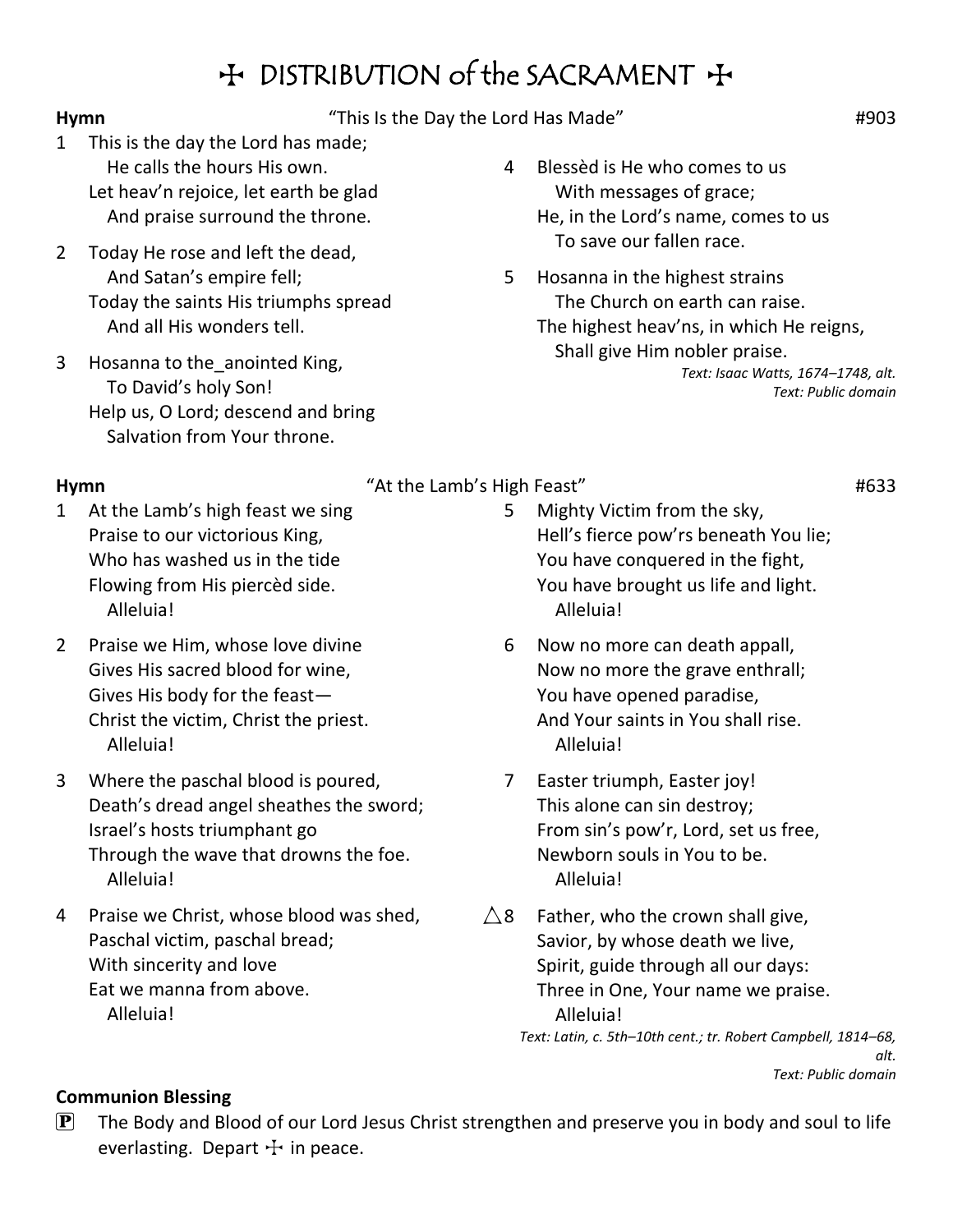# **Post-Communion Thanksgiving**

- $\mathbf{P}$  Let us pray. Heavenly Father, through Your Son's body and blood, the blessings of the first Easter Day belong to us and all who believe, now and forever. Confident that our Savior is with us now and remains with us always, help us as we go from here, that we may share the certain hope of the resurrection through our words and lives, so that all people may know Your saving love; through Jesus Christ, Your Son, our Lord, who lives and reigns with You and the Holy Spirit, one God, now and forever.
- C **Amen.**

# **Benediction**

- $\left| \mathbf{P} \right|$  The Lord bless you and keep you. The Lord make His face shine on you and be gracious to you. The Lord look upon you with favor and  $\pm$  give you peace.
- C **Amen.**
- $\left| \mathbf{P} \right|$  Alleluia! Christ is risen!
- C **He is risen indeed! Alleluia!**

**Recessional Hymn** "Good Christian Friends, Rejoice and Sing" **#475** 

- 1 Good Christian friends, rejoice and sing! Now is the triumph of our King! To all the world glad news we bring: Alleluia, alleluia, alleluia!
- 2 The Lord of life is ris'n this day; Bring flow'rs of song to strew His way; Let all the world rejoice and say: Alleluia, alleluia, alleluia!
- 3 Praise we in songs of victory That love, that life which cannot die,
- And sing with hearts uplifted high: Alleluia, alleluia, alleluia!
- 4 Your name we bless, O risen Lord, And sing today with one accord The life laid down, the life restored: Alleluia, alleluia, alleluia! *Text: Cyril A. Alington, 1872–1955, alt. Text: © 1958, renewed 1986 Hymns Ancient and Modern Ltd., admin. Hope Publishing Co. Used by permission: LSB Hymn License no. 110001400*

# **Postlude** The **Postlude** "Festive Postlude in D Major" The Designal Section of the Major Postlude in D Major The Major Section Associated D Major Section Associated D Major Section Associated D Major Section Associated D TTTTTTTTTTTTTTTTTTTTTTTTTTTTTTTTTTTTTTTTTTTTT ACKNOWLEDGMENTS AND THANKS

## **Director of Music:** Ruth Sievers

**Lector:** Bill Leise

## **Altar Care:** Cheryl Horan

### **Video:** Martha Moeller

Creative Worship for the Lutheran Parish, Series C, Quarter 2. Copyright © 2021 Concordia Publishing House. All rights reserved. Used by permission.

Unless otherwise indicated, Scripture quotations are from the ESV<sup>®</sup> Bible (The Holy Bible, English Standard Version<sup>®</sup>), copyright © 2001 by Crossway, a publishing ministry of Good News Publishers. Used by permission. All rights reserved.

Created by Lutheran Service Builder © 2021 Concordia Publishing House.

र्मकार्कानामा पर्नास्तानामा पर्नास्तानामा पर्नाणानामा पर्नातानामा पर्नाणानामा पर्नातानामा पर्नातानामा पर्नाता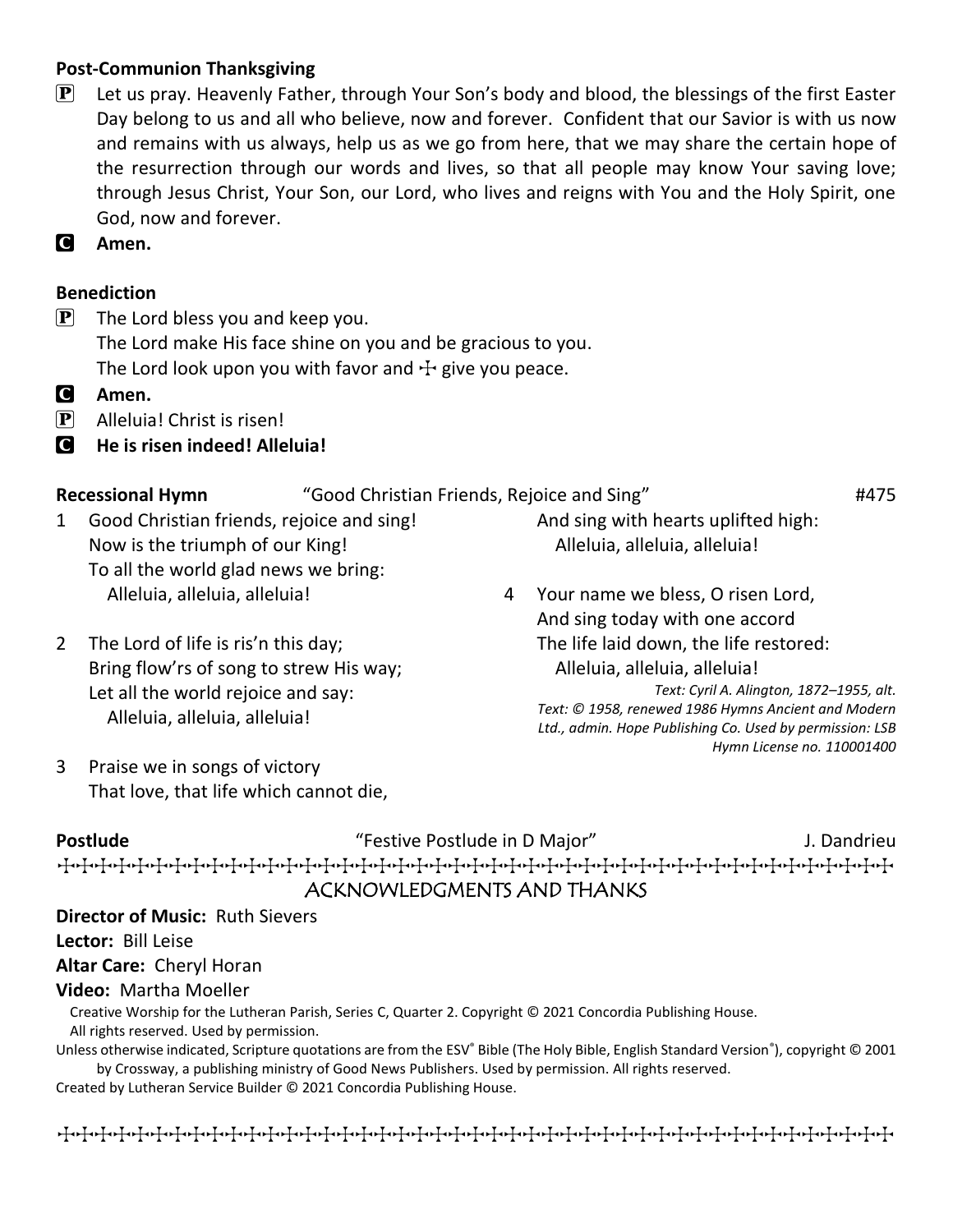### **Please pray for these members of our St. Paul family:**

Betty Kruckow Cathy Gleason Dawn McNicholas **Janet Varnagis** Janice Przybycien Kevin Hickey Mary Ann Colander **Art Hornburg** Melva Smith Laverne Abraham Carol Small Mike Degidio Norma Silinski Beverly Sellers Lenore Curran Betty Beegle Delphine Cherry Ron Klingensmith Louis Frank Deb Skopec Herta Iversen Loretta Frank Jane & Freddie Giacobbe Marge Rochlitz Ron Hickey Julie & Larry Gurga Ingrid Lesko Katherine Hice Gloria Meyer **Jan Briede** Delores Stegemann Connie Braun Kurt Seehofer The Polezoes Family Lincoln & Parker Alex Patricia Murdoch Gloria Crook Lois Kaminske Patrick Buckley Warren Miller

### *Special prayers this week for*

*Denise Murray Monica Iversen* 

### *A prayer of Thanksgiving:*

*For Eric & Shanna Stiso-Trusk on the birth of a baby girl, Clare Emma, born April 12th – Grandparents are John & Jo Anne Stiso.*

### *Announcements & Notes:*

• *Zone 12 & 13 LWML Rally is Sat., April 23rd from 9- 11am at St. Paul's Lutheran Church in Brookfield. Flyers are on the table in the narthex.*

### **Please pray for these friends and family of our members:**

Andrew Mrochen Vern Howe Denise DeLaurentis **Dorothy Kroll** Eric Kessling **Barb & Emily Feehan** Bob Hessert Georgiana Easton Jackie Plichta **Patricia Paulsen** Ken Kruckow Janet Trierweiler Alan Hecke Kim Lamberth Matt Favero **Sandra Wilson** Michelle Mitchell **Al Silinski** Pam Palhegyi **Carol Milazzo** Rich Huscher The Lamberth Family Jerry Gross Brenda Gurgel Gloria Folsom Autumn Kessling Shirley Fairchild Simeon Hoppe Ron Lunt **Christopher Kosary** Sandy Plath Iris McCoy Shirley Demyres Raquel Rameriz Nick & Bridget DeAngelo Henry Bonder Kim & Shawn Skelton, Sr. Kyle Hughes Elaine Hoffstetter Fred Raddatz Allyson Seehofer Selma Carmichael Bernadette & Rich Trusk Dana Kahn Donald Hakanson Guillermo Ramirez Paul Noffke Sue Sue Sortino Pam Brown Lisa Sanders Shawn Harland **Ann Herold** Barb Potter Wayne Volk Charley Heitz Sharon Bryant Doris Potts **Brad Benfield** Doreen Holford Janice Hernandez Judy Collins Phyllis Hicks Maryann Krieg (Wilke) Katherine Zeleny Jimmy Kennedy, Jr. Knox Christensen Cathy Becker **Ken Matz** Jean & Al Zirbel Heather & Josh Turro Donna Patri **Mary Ann Rafidi** Joe Thomas **Patrick Pasqua Sr.** Joe Kelley **Debbie Guarascio** Justin & Ashley Fasel Frank Coglinase Nora Maculitis Gene Wawrzynikowski Beckham Klintworth Sophia Salus Kimberly Rooney **Brian Anderson** Robert Gonzalez Theresa Kostecki Pam Kirk **Vicki Warren** Jenny Bond Pastor Mark Willig Monica Iversen

Eugene Marcinkowski Roberta & Carlos Owens

**Please let the church office know when your need for our congregational prayers is over (708) 423-1040.**